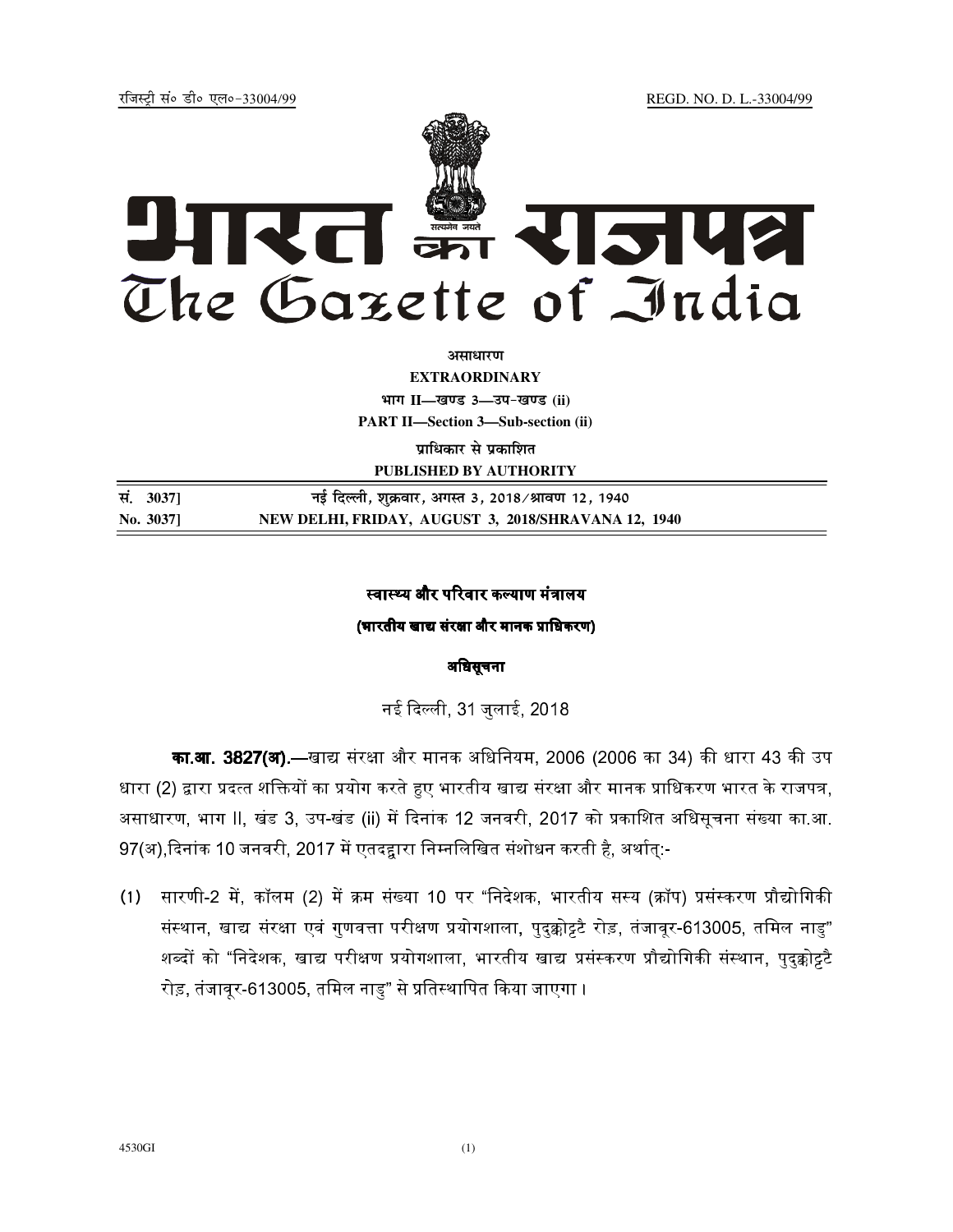(2) सारणी-2 में, क्रम संख्या 14 के पश्चात, संबंधित कॉलमों में निम्नलिखित प्रविष्टियाँ अन्तःस्थापित की जाएगी, अर्थात,-

| क्रम सं | अभिनिर्देश खाद्य प्रयोगशाला का नाम | एतद्धीन परिभाषित परीक्षण के विस्तार के अनुसार पूरे<br>भारत में |
|---------|------------------------------------|----------------------------------------------------------------|
| (1)     | (2)                                | (3)                                                            |
| "15"    | निदेशक/मुख्य कार्यकारी अधिकारी,    | दुग्ध और दुग्ध उत्पाद और अनुरूप; वसा, तेल और वसा               |
|         | पंजाब बायोटेक्नोलोजी इनक्यूबेटर,   | मिश्रण; फल, सब्जी और उनके उत्पाद; अनाज और अनाज                 |
|         | एससीओ: 7 & 8, फेस-V, एसएएस<br>नगर  | उत्पाद; मधु और मधुकारक; मिठास कारक मधु सहित;                   |
|         | (मोहाली)-160059, पंजाब             | नमक, मसाले, मसाले और संबन्धित उत्पाद; गैर                      |
|         |                                    | एल्कोहोलिक-कार्बनिकृत पेय पदार्थ; खनिज जल; पैकेज               |
|         |                                    | बंद पेय जल (खनिज जल से भिन्न) में खाद्य उत्पाद मानक,           |
|         |                                    | संदूषक, आविष और अवशिष्ट, सूक्ष्म जैविकीए पैरामीटर              |
|         |                                    | एवं खाद्य सहयोज्य।                                             |

[फा. सं. 12012/30/2016-क्य.ए.]

पवन अग्रवाल, मख्य कार्यकारी अधिकारी

- **टिप्पण**: मल अधिसचना भारत के राजपत्र, असाधारण, भाग II, खंड 3, उप-खंड (ii) में का आ, 97(अ), दिनांक 10 जनवरी, 2017 द्वारा प्रकाशित हुई थी और बाद में निम्नलिखित द्वारा संशोधन किया गया:-
	- (1) का.आ. 3695 (अ), तारीख 20 नवंबर, 2017 ।

### **MINISTRY OF HEALTH AND FAMILY WELFARE**

#### [FOOD SAFETY AND STANDARDS AUTHORITY OF INDIA]

### **NOTIFICATION**

#### New Delhi, the 31st July, 2018

**S.O. 3827(E).—**In exercise of the powers conferred by sub-section (2) of section 43 of the Food Safety and Standards Act, 2006 (34 of 2006), the Food Safety and Standards Authority of India hereby makes the following amendment in the notification number S.O. 97(E) dated the 10<sup>th</sup> January, 2017, published in the Gazette of India, Extraordinary, Part-II, Section 3, Sub-section (ii) on  $12<sup>th</sup>$  January, 2017, namely:

- (1) In TABLE 2, at serial number 10 in column (2) the words "Director, Indian Institute of Crop Processing Technology, Food Safety and Quality Testing Laboratory, Pudukkottai Road, Thanjavur – 613005, Tamil Nadu" shall be substituted with "Director, Food Testing Laboratory, Indian Institute of Food Processing Technology, Pudukkottai Road, Thanjavur – 613005, Tamil Nadu".
- (2) In TABLE 2, after serial number 14, the following entries shall be inserted in the respective columns, namely,-

| Serial   | Name of the Referral Food Laboratory | All over India – as per Scope of Testing defined hereunder |
|----------|--------------------------------------|------------------------------------------------------------|
| No.      |                                      |                                                            |
|          |                                      |                                                            |
| $^{(1)}$ |                                      | (3)                                                        |
|          |                                      |                                                            |
| 15       | Director/Chief Executive Officer     | Food Product Standards, Contaminants, Toxins, Residues,    |
|          | Punjab Biotechnology Incubator,      | Microbiological parameters and Food additives in milk &    |
|          |                                      | milk Products and analogues, Fats, Oils & Fat emulsions;   |
|          |                                      |                                                            |